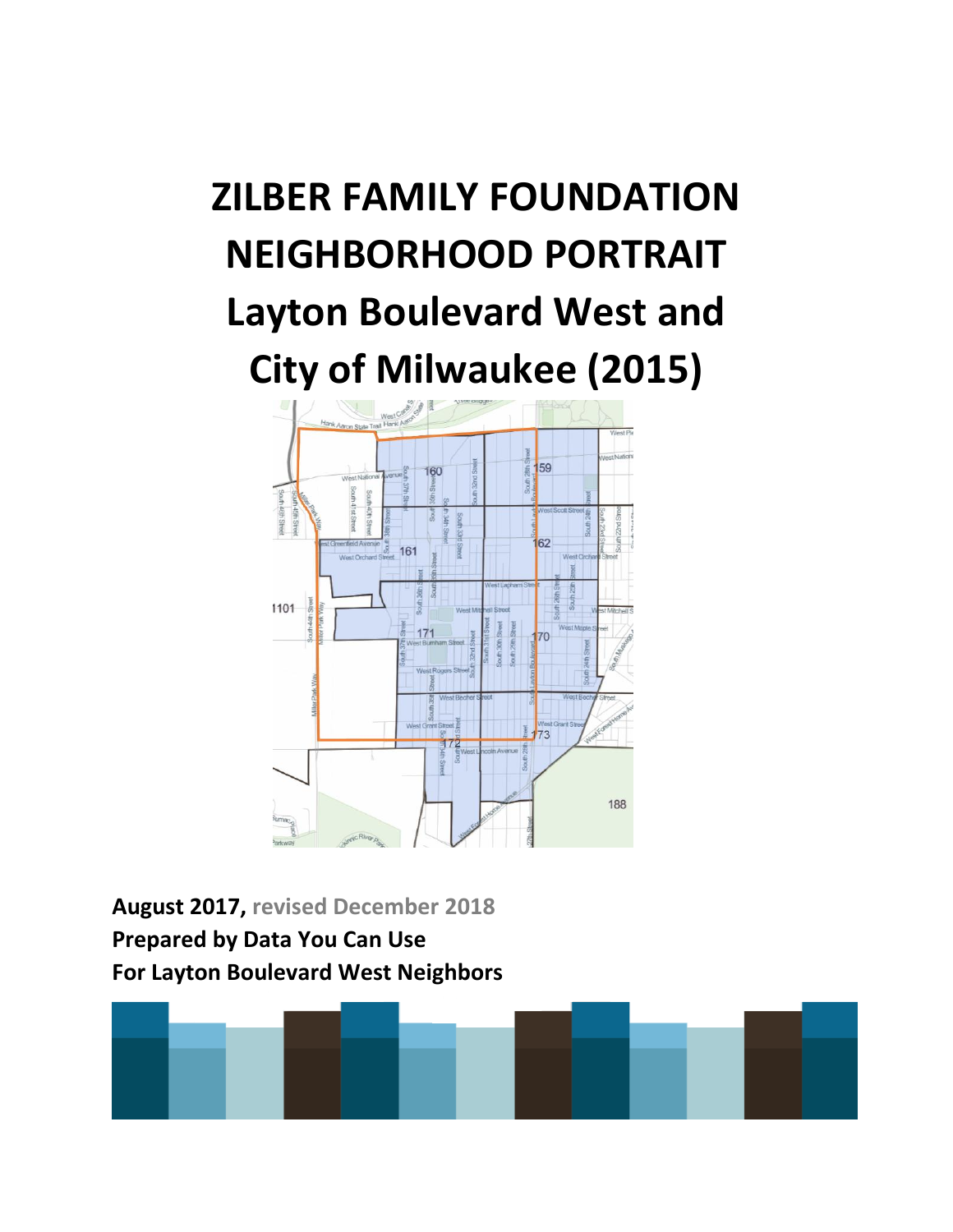**Carrie Koss Vallejo, Cassandra Leopold, Clare Matkom and Kathleen Pritchard contributed to this report.** 

**Please direct questions or comments about this report to:**

**Carrie Koss Vallejo** Carrie@datayoucanuse.org **(414) 301-1733**

#### **Data source used in this analysis:**

American Community Survey 5 year estimates for 2010 and 2015 were used in this report. Note that data are based on *estimates* from the American Fact Finder survey. Margins of error are not readily available but can be calculated as needed for this custom geography. Census 2000 Summary files were referenced for 2000 data.

American Fact Finder tables referenced in this report include; B01001, B03002, B08201, B11001, B15001, B17001, B25041, B25063, S2301, S2401 S2501, S2504, S2506. Census Summary files referenced in this report include; DP-1, H062, PCT009, P037, P9, P30, QT-B3

[www.Factfinder.census.gov](http://www.factfinder.census.gov/) 

Where there is insufficient data it is reported as NA.

#### **Geography used in this analysis:**

Census tracts: 159-162, 170-173 were used to define the geographic area for the Layton Boulevard neighborhood in this report, after discussions with Layton Boulevard West Neighbors staff.

Census block groups were used for indicated charts in the appendix. The following block groups were used: 159001, 159002, 160001, 160002, 161001, 161002, 161003, 162002, 162003, 170004, 170005, 171001, 171002, 172001, 173001.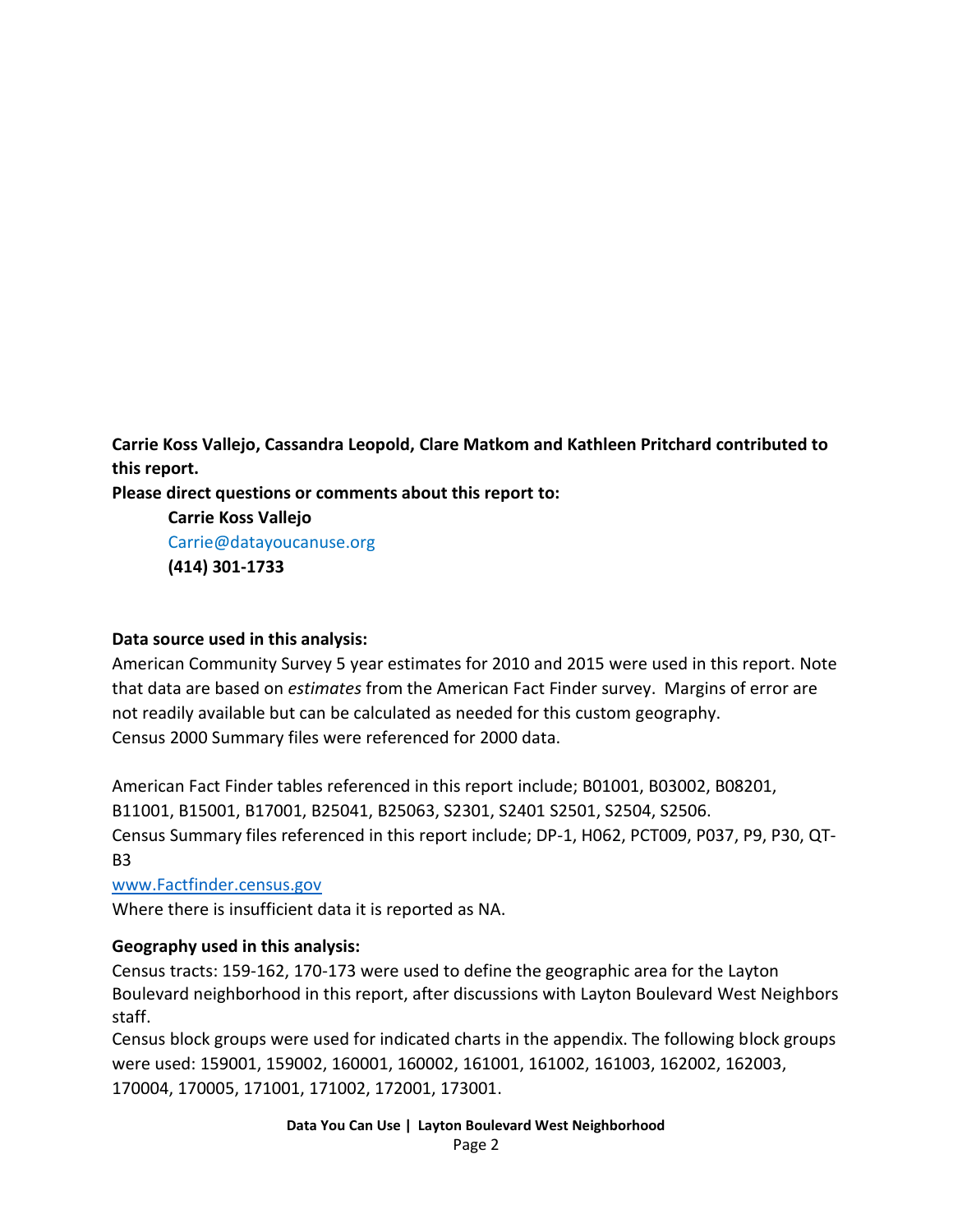# Table of Contents

# Selected characteristics for Layton Boulevard West and the City of Milwaukee

| <b>Appendicies: Custom data requests</b>                     |  |
|--------------------------------------------------------------|--|
| Table 15: Household income (median and average) over time 14 |  |
| Table 16: Percentage of Household Income spent on Housing15  |  |
|                                                              |  |
|                                                              |  |
|                                                              |  |
|                                                              |  |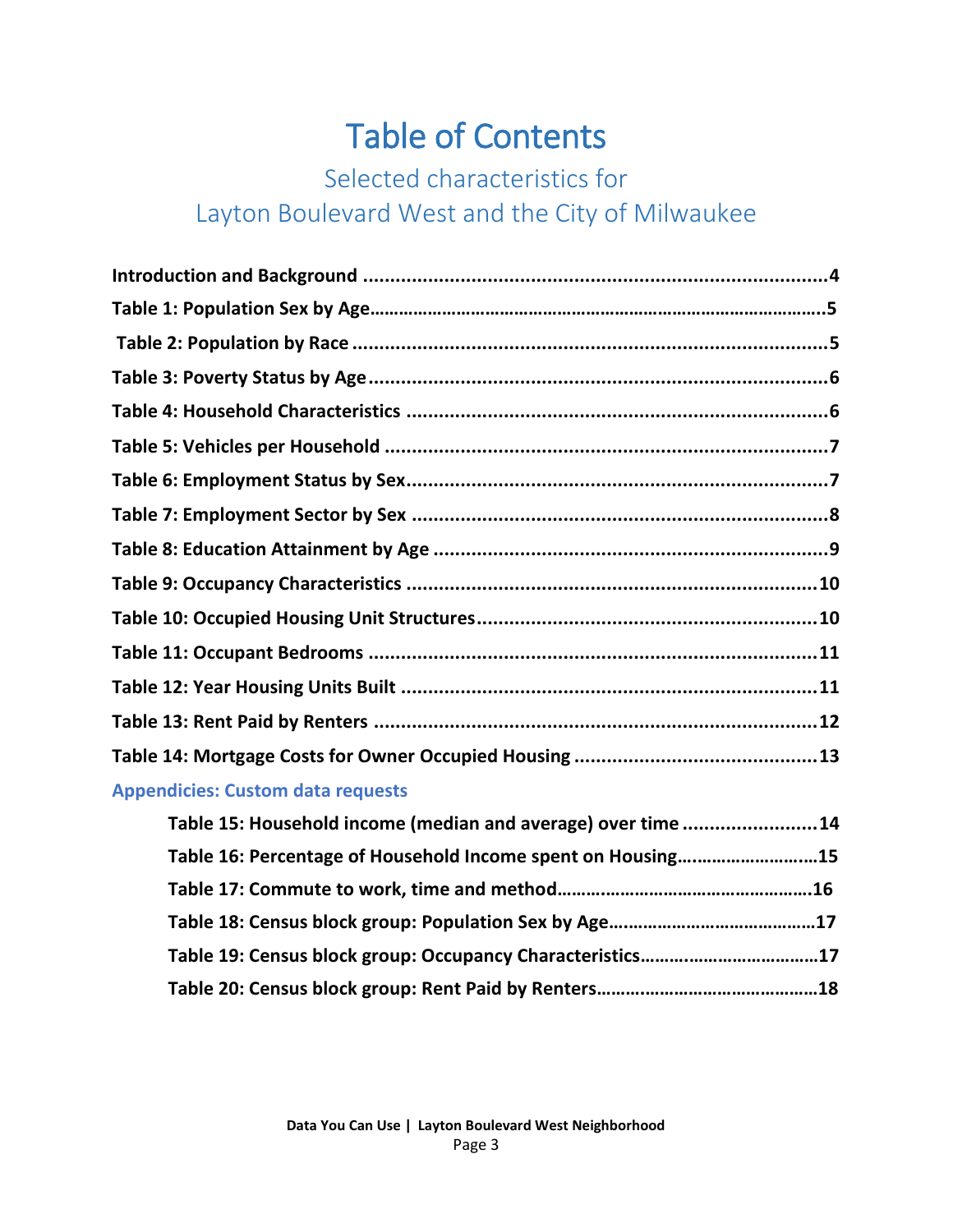#### <span id="page-3-0"></span>Introduction and Background

This report was prepared by DATA YOU CAN USE, INC, with the support of the Zilber Family Foundation.

The framework is based on input and advice from community organizers working in the neighborhoods supported by Milwaukee's Community Development Block Grant (CDBG) program. In partnership with the Nonprofit Center of Milwaukee, nine Neighborhood Strategic Planning (NSP) areas participated in the design and development of this template. Partners met to describe the data they wanted – data that would be useful to them in their planning, organizing, and fund development work. They also helped guide the format.

This *is* "data you can use" they concluded. It can be used with their staff, their partners, their funders, their elected officials and the residents of their neighborhoods. It can be used to supplement and support the stories and anecdotes of residents, to build a case for needed resources, and to identify more questions.

The process was replicated and refined for three neighborhoods participating in the Building Neighborhood Capacity Program (BNCP) and additional specialized data requests were added. In February of 2017, organizations representing the Zilber Neighborhood Initiative reviewed the templates, refined their geographic boundaries and requested additional specialized data. This report is a product of that process and after review by the neighborhood organization it will be posted on our website, [DataYouCanUse.org.](file:///C:/Users/carri/Desktop/Projects%20and%20Old%20Laptop%20files/Zilber%20Neighborhood%20Profiles/Zilber%20Neighborhood%20profiles/DataYouCanUse.org)

Plans are underway to expand this effort to additional neighborhoods and to explore how the data can be made interactive. There is also an identified "wish list" for additional data that would help organizers and residents plan their strategies and tell their story. The content and format are better because of the input of the neighborhood organizers and residents who contributed. We welcome your feedback.

Thank you.

**Note on two levels of geographic analysis in this report:** In creating the Neighborhood Portrait reports, we use American Community Survey estimates at the Census tract level. The cover of each report is a recognition of the imperfect alignment of tracts and neighborhood boundaries. The orange outline is the neighborhood boundary used by the neighborhoodbased organization, and the shaded in light blue space is the area included in the analysis.

Layton Boulevard West Neighbors requested that we run three of the charts in both the tract level, as well as at the census block group level (Tables 18-20), which is a closer match to the neighborhood boundary. This smaller area includes approximately 19,316 people, rather than 29,200.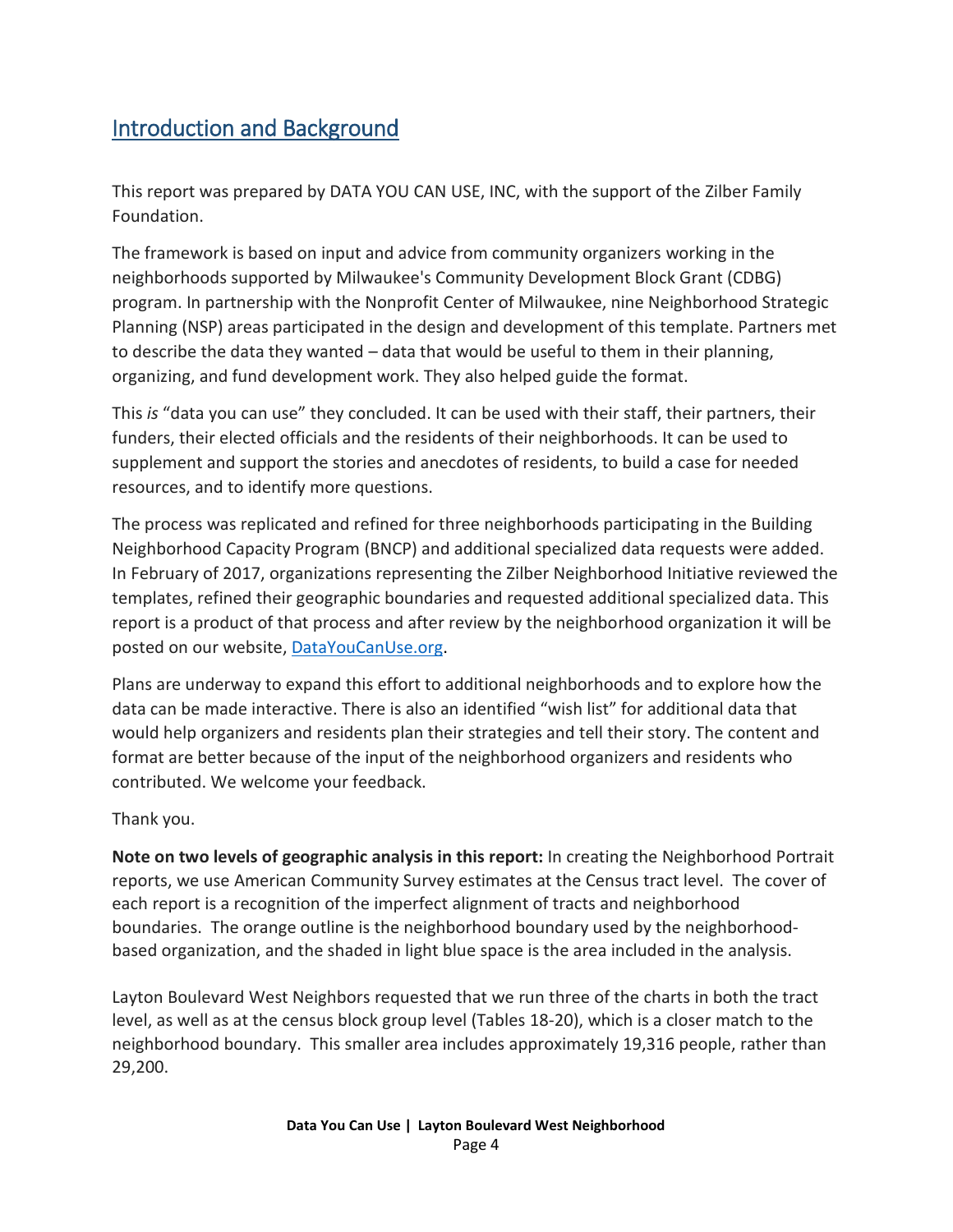#### Table 1: Population by Race

#### 70% of Layton Boulevard residents are Hispanic or Latino compared to 18% citywide.

|                                         | Layton Blvd. |              | <b>City of Milwaukee</b> |              |
|-----------------------------------------|--------------|--------------|--------------------------|--------------|
| <b>Population by Race</b>               | Count        | <b>Share</b> | Count                    | <b>Share</b> |
| <b>Population</b>                       | 29,200       |              | 599,498                  |              |
| <b>White alone</b>                      | 4.871        | 16.7%        | 217,679                  | 36.3%        |
| <b>Black or African American alone</b>  | 1,801        | 6.2%         | 232,936                  | 38.9%        |
| American Indian and Alaska Native alone | 339          | 1.2%         | 2,870                    | 0.5%         |
| Asian alone                             | 1,059        | 3.6%         | 21,482                   | 3.6%         |
| Some other race                         | 38           | 0.1%         | 833                      | 0.1%         |
| Two or more races                       | 528          | 1.8%         | 15,911                   | 2.7%         |
| <b>Hispanic or Latino</b>               | 20,564       | 70.4%        | 107,787                  | 18.0%        |

*Data Source: 2015 American Community Survey Estimates, US Census Bureau*

#### Table 2: Population Sex by Age

The percentage of young males and females (under 18) in Layton Boulevard is generally higher than the City.

|                              |        | Layton Blvd. |         | <b>City of Milwaukee</b> |
|------------------------------|--------|--------------|---------|--------------------------|
| <b>Population Sex by Age</b> | Count  | <b>Share</b> | Count   | <b>Share</b>             |
| Total:                       | 29,200 |              | 599,498 |                          |
| Male:                        | 14,811 | 50.7%        | 288,242 | 48.1%                    |
| Under 5 years                | 1,439  | 9.7%         | 23,773  | 8.2%                     |
| 5 to 9 years                 | 1,427  | 9.6%         | 22,980  | 8.0%                     |
| 10 to 14 years               | 1,480  | 10.0%        | 21,361  | 7.4%                     |
| 15 to 17 years               | 767    | 5.2%         | 12,597  | 4.4%                     |
| 18 to 20 years               | 986    | 6.7%         | 16425   | 5.7%                     |
| 21 to 24 years               | 834    | 5.6%         | 20,716  | 7.2%                     |
| 25 to 34 years               | 2,529  | 17.1%        | 47,612  | 16.5%                    |
| 35 to 54 years               | 3,464  | 23.4%        | 70,296  | 24.4%                    |
| 55 to 66 years               | 1,288  | 8.7%         | 33,582  | 11.7%                    |
| 67 years and older           | 597    | 4.0%         | 18,900  | 6.6%                     |
|                              |        |              |         |                          |
| Female:                      | 14,389 | 49.3%        | 311,256 | 51.9%                    |
| Under 5 years                | 1,393  | 9.7%         | 23,070  | 7.4%                     |
| 5 to 9 years                 | 1,357  | 9.4%         | 21,557  | 6.9%                     |
| 10 to 14 years               | 1,519  | 10.6%        | 20,981  | 6.7%                     |
| 15 to 17 years               | 753    | 5.2%         | 12,658  | 4.1%                     |
| 18 to 20 years               | 603    | 4.2%         | 16662   | 5.4%                     |
| 21 to 24 years               | 822    | 5.7%         | 22,379  | 7.2%                     |
| 25 to 34 years               | 2,170  | 15.1%        | 52,585  | 16.9%                    |
| 35 to 54 years               | 3,566  | 24.8%        | 75,913  | 24.4%                    |
| 55 to 66 years               | 1,257  | 8.7%         | 36,320  | 11.7%                    |
| 67 years and older           | 949    | 6.6%         | 29,131  | 9.4%                     |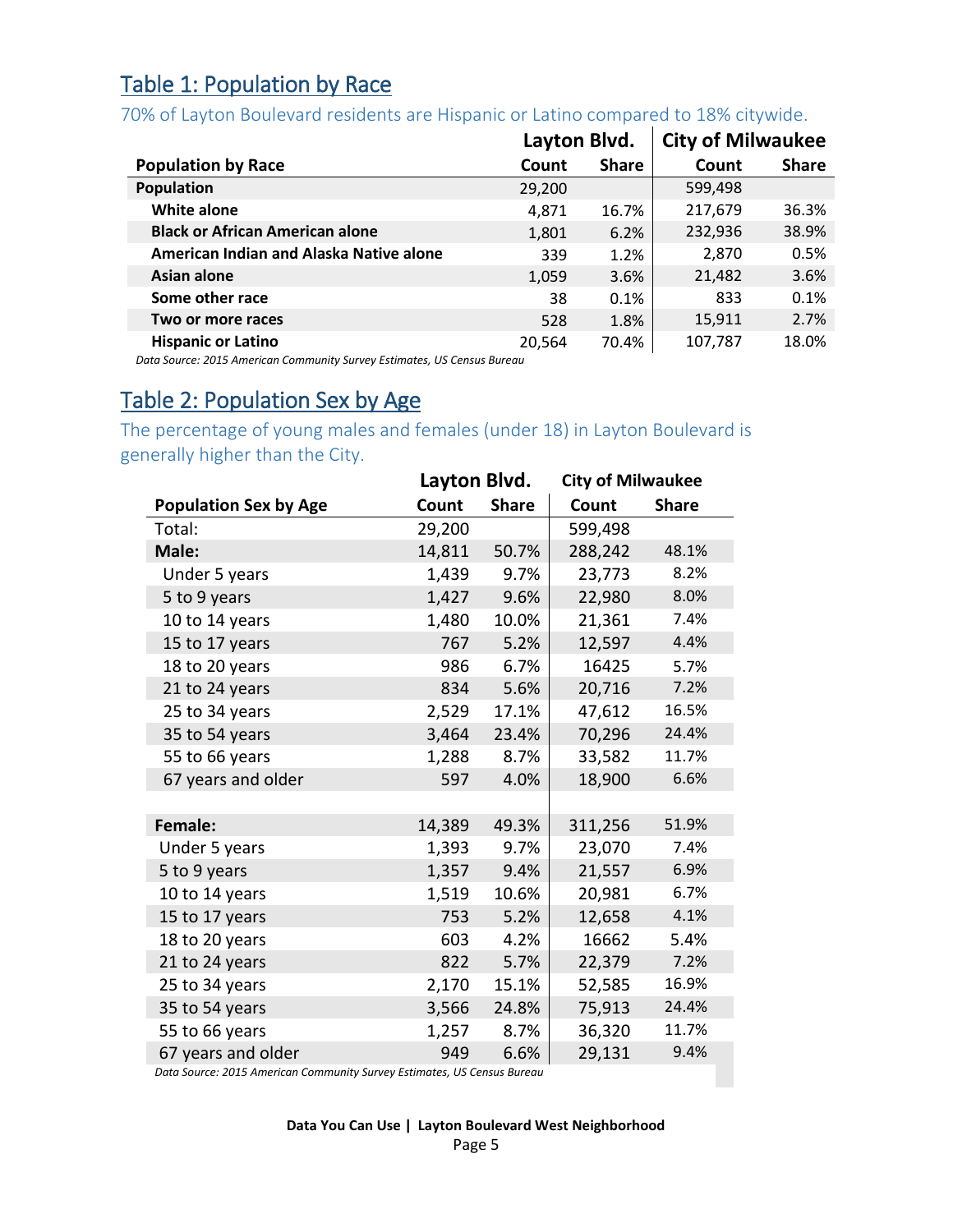#### Table 3: Poverty Status by Age

35% of Layton Boulevard residents live below the poverty level compared to 29% citywide.

|                                                                     |        | Layton Blvd.   | <b>City of Milwaukee</b> |                |
|---------------------------------------------------------------------|--------|----------------|--------------------------|----------------|
| <b>Residents Living Below Poverty</b>                               | Count  | <b>Percent</b> | Count                    | <b>Percent</b> |
| Total residents:                                                    | 29,074 |                | 583,396                  |                |
| Residents with income in the past<br>12 months below poverty level: | 10,130 | 34.8%          | 167,669                  | 28.7%          |
| Under 5 years                                                       | 1,343  | 13.3%          | 20,782                   | 12.4%          |
| 5 to 11 years                                                       | 1,846  | 18.2%          | 25,844                   | 15.4%          |
| 12 to 14 years                                                      | 772    | 7.6%           | 9,983                    | 6.0%           |
| 15 to 17 years                                                      | 564    | 5.6%           | 8,767                    | 5.3%           |
| 18 to 24 years                                                      | 1,138  | 11.2%          | 27,227                   | 16.2%          |
| 25 to 34 years                                                      | 1,505  | 14.9%          | 23,628                   | 14.1%          |
| 35 to 44 years                                                      | 1,266  | 12.5%          | 16,858                   | 10.1%          |
| 45 to 54 years                                                      | 844    | 8.3%           | 15,069                   | 9.0%           |
| 55 to 64 years                                                      | 472    | 4.7%           | 11,999                   | 7.2%           |
| 65 to 74 years                                                      | 128    | 1.3%           | 3,891                    | 2.3%           |
| 75 years and over                                                   | 252    | 2.5%           | 3,621                    | 2.2%           |

*Data Source: 2015 American Community Survey Estimates, US Census Bureau*

#### Table 4: Household Characteristics

#### Households headed by single females make up 23% of Layton Boulevard households, very similar to the city rate of 22%.

|                              |              | Layton Blvd. |              | <b>City of Milwaukee</b> |  |
|------------------------------|--------------|--------------|--------------|--------------------------|--|
| <b>Population Households</b> |              | <b>Units</b> |              | <b>Units</b>             |  |
| Total:                       |              | 8,549        |              | 230,807                  |  |
| Family households:           |              | 6,294        |              | 128,717                  |  |
| Married-couple family        |              | 3,382        |              | 63,998                   |  |
| Other family:                |              | 2,912        |              | 64,719                   |  |
| Male householder, no wife    |              |              |              |                          |  |
| present                      |              | 977          | 14,152       |                          |  |
| Female householder, no       |              |              |              |                          |  |
| husband present              |              | 1,935        | 50,567       |                          |  |
| Nonfamily households:        |              | 2,255        | 102,090      |                          |  |
| Householder living alone     |              | 1,788        | 81,507       |                          |  |
| Householder not living alone |              | 467          |              | 20,583                   |  |
|                              |              |              |              |                          |  |
| <b>Households by Sex</b>     | <b>Units</b> | Percent      | <b>Units</b> | Percent                  |  |
| Male householder             | 977          | 11.4%        | 14,152       | 6.1%                     |  |
| Female householder           | 1,935        | 22.6%        | 50,567       | 21.9%                    |  |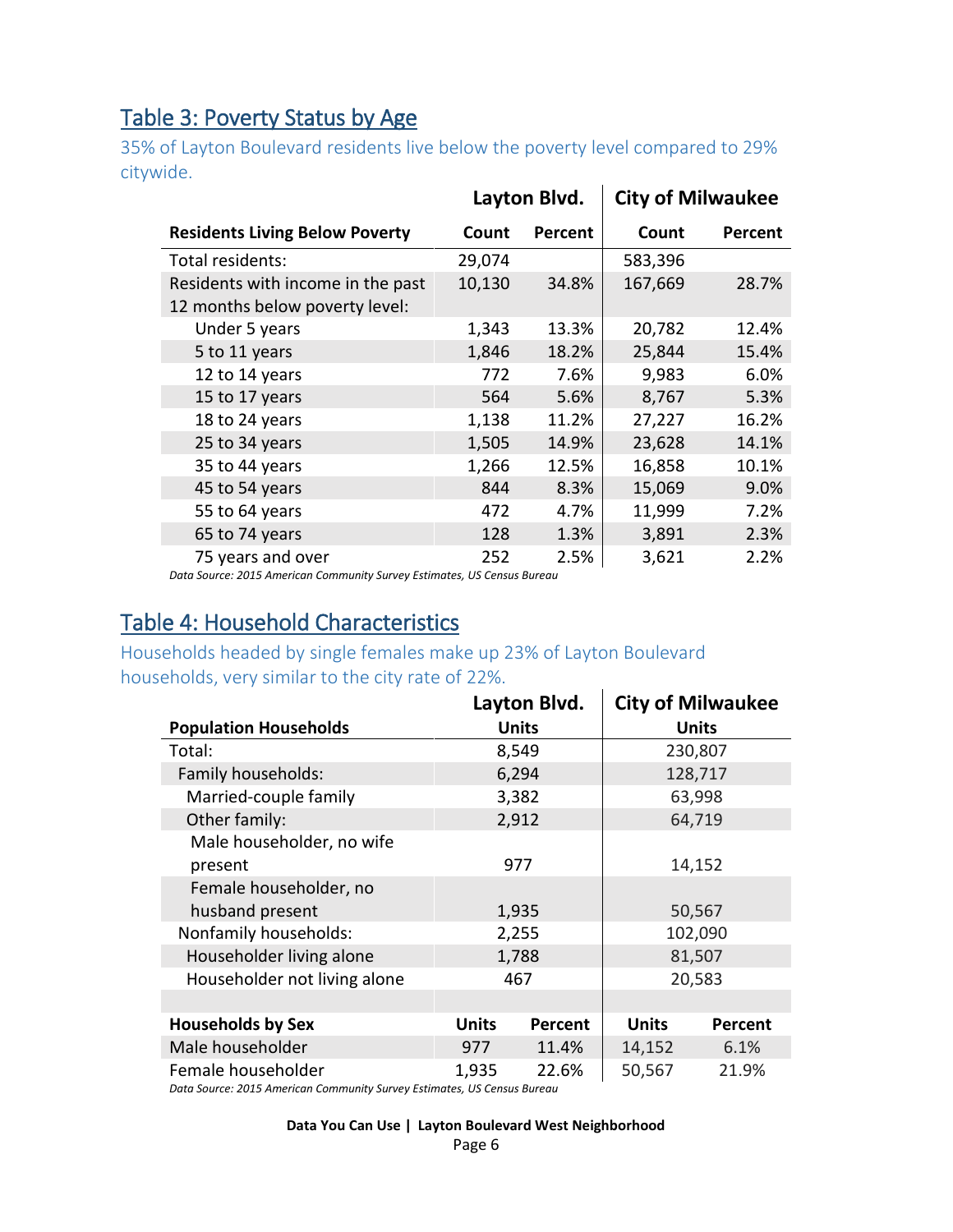#### Table 5: Vehicles per Household

Approximately 40% of the households in Layton Boulevard have no vehicle available, twice the rate of households citywide (19%).

| <b>City of Milwaukee</b> |
|--------------------------|
| Percent                  |
| 100.0%                   |
| 18.5%                    |
| 44.8%                    |
| 28.3%                    |
| 6.5%                     |
| 1.9%                     |
|                          |

*Data Source: 2015 American Community Survey Estimates, US Census Bureau*

#### Table 6: Employment Status by Sex

A higher rate (41%) of 20 to 64-year-old Layton Boulevard residents are not working compared with 35% citywide.

|                                                                                  |              |                             | <b>Layton Boulevard</b>  |        |                       | <b>City of Milwaukee</b><br><b>Not</b> |                             |                      |        |                       |
|----------------------------------------------------------------------------------|--------------|-----------------------------|--------------------------|--------|-----------------------|----------------------------------------|-----------------------------|----------------------|--------|-----------------------|
|                                                                                  | <b>Total</b> | <b>In</b><br>labor<br>force | Not in<br>labor<br>force | $UnR*$ | <b>Not</b><br>working | Total                                  | <b>In</b><br>labor<br>force | in<br>labor<br>force | $UnR*$ | <b>Not</b><br>working |
| Age 20 to                                                                        |              |                             |                          |        |                       |                                        |                             |                      |        |                       |
| 64 years                                                                         | 16,211       | 71.0%                       | 29.0%                    | 11.7%  | 40.7%                 | 362,575                                | 75.9%                       | 24.1%                | 11.1%  | 35.2%                 |
| <b>SEX</b>                                                                       | 8,335        | 81.5%                       | 18.5%                    | 11.1%  | 29.6%                 |                                        |                             |                      |        |                       |
| Male                                                                             | 7,876        | 59.8%                       | 40.2%                    | 12.6%  | 52.8%                 | 174,018                                | 77.7%                       | 22.3%                | 12.0%  | 34.3%                 |
| Female                                                                           | 3,812        | 63.4%                       | 36.6%                    | 12.4%  | 49.0%                 | 188,557                                | 74.3%                       | 25.7%                | 10.2%  | 35.9%                 |
| With                                                                             |              |                             |                          |        |                       |                                        |                             |                      |        |                       |
| kids under                                                                       |              |                             |                          |        |                       |                                        |                             |                      |        |                       |
| 6 yrs<br>Data Source: 2015 American Community Survey Estimates, US Census Bureau | 16,211       | 71.0%                       | 29.0%                    | 11.7%  | 40.7%                 | 65,837                                 | 76.0%                       | 24.0%                | 13.1%  | 37.1%                 |

\*UnR stands for "Unemployment Rate," or percentage of the labor force that is unemployed and actively seeking employment.

Not working is the percentage of people who are not in the labor force, combined with those who are unemployed.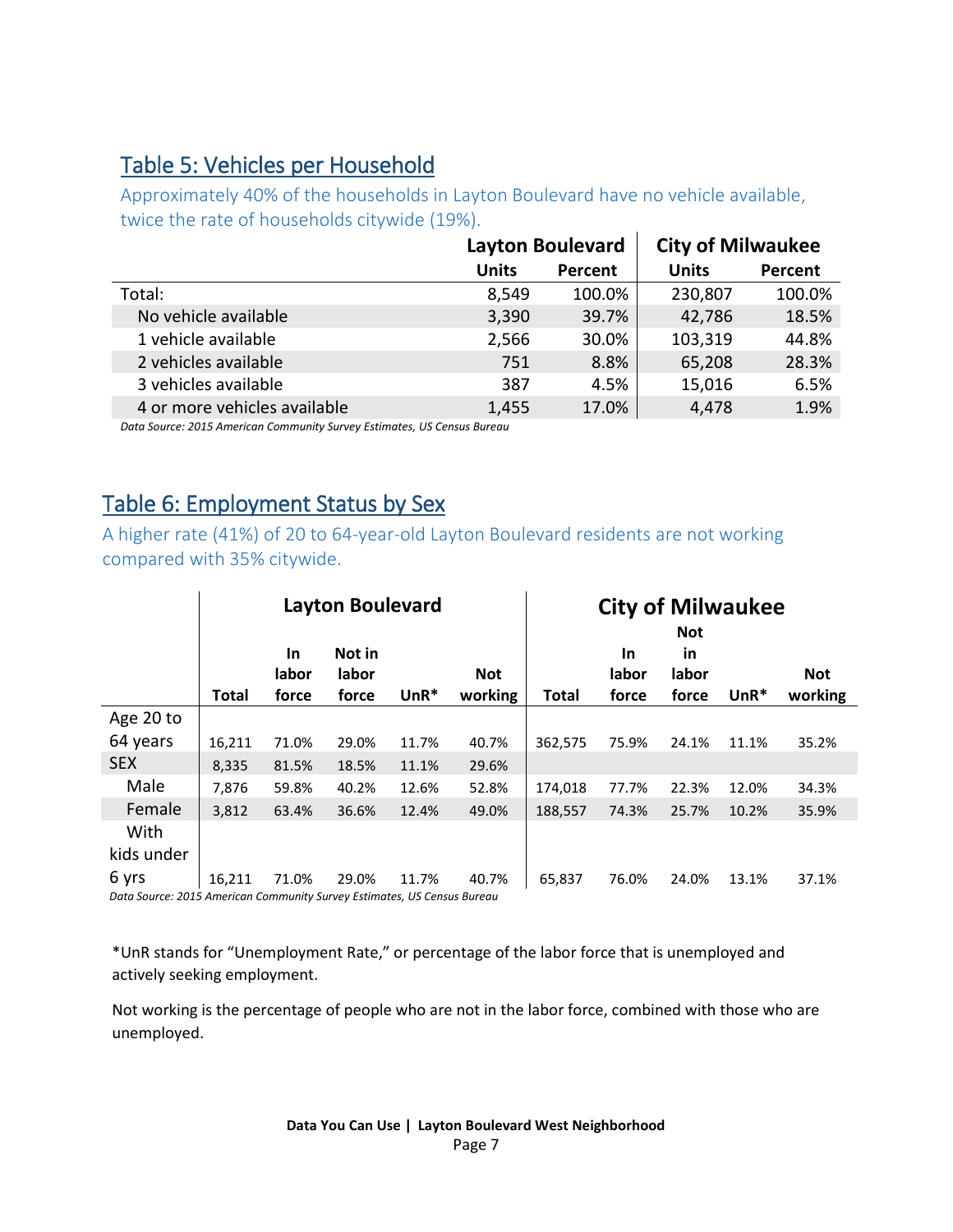#### Table 7: Employment Sector by Sex

Estimated median earnings in Layton Boulevard are \$21,648 compared to \$27,285 in the City. Nearly a third (33%) of residents in Layton Boulevard are employed in the production/transportation sector, compared to 17% citywide.

|                                                                        | <b>Layton Boulevard</b> |                     |       |        |                    | <b>City of Milwaukee</b> |                     |       |        |                    |
|------------------------------------------------------------------------|-------------------------|---------------------|-------|--------|--------------------|--------------------------|---------------------|-------|--------|--------------------|
| <b>Employed Population</b><br>by Occupation                            | Total                   | Percent<br>Employed | Male  | Female | Median<br>earnings | Total                    | Percent<br>Employed | Male  | Female | Median<br>earnings |
| Civilian employed:<br>population 16 years<br>and over                  | 10,620                  | 100.0%              | 6,407 | 4,213  | \$21,648           | 257,610                  |                     | 48.3% | 51.7%  | \$27,285           |
| Management,<br>business, science,<br>and arts occupations:             | 990                     | 9.3%                | 434   | 556    | \$39,962           | 77,758                   | 30.2%               | 41.8% | 58.2%  | \$44,288           |
| Service occupations:                                                   | 3,011                   | 28.4%               | 1,556 | 1,455  | \$17,606           | 62,232                   | 24.2%               | 41.1% | 58.9%  | \$17,061           |
| Sales and office<br>occupations:                                       | 1,881                   | 17.7%               | 640   | 1,241  | \$17,783           | 59,235                   | 23.0%               | 33.9% | 66.1%  | \$25,144           |
| Natural resources,<br>construction, and<br>maintenance<br>occupations: | 1,123                   | 10.6%               | 1,073 | 50     | \$24,925           | 14,357                   | 5.6%                | 93.7% | 6.3%   | \$31,440           |
| Production,<br>transportation, and<br>material moving<br>occupations:  | 3,615                   | 34.0%               | 2,703 | 912    | \$22,816           | 44,028                   | 17.1%               | 74.4% | 25.6%  | \$26,075           |

*Data Source: 2015 American Community Survey Estimates, US Census Bureau*

NA = Data not available.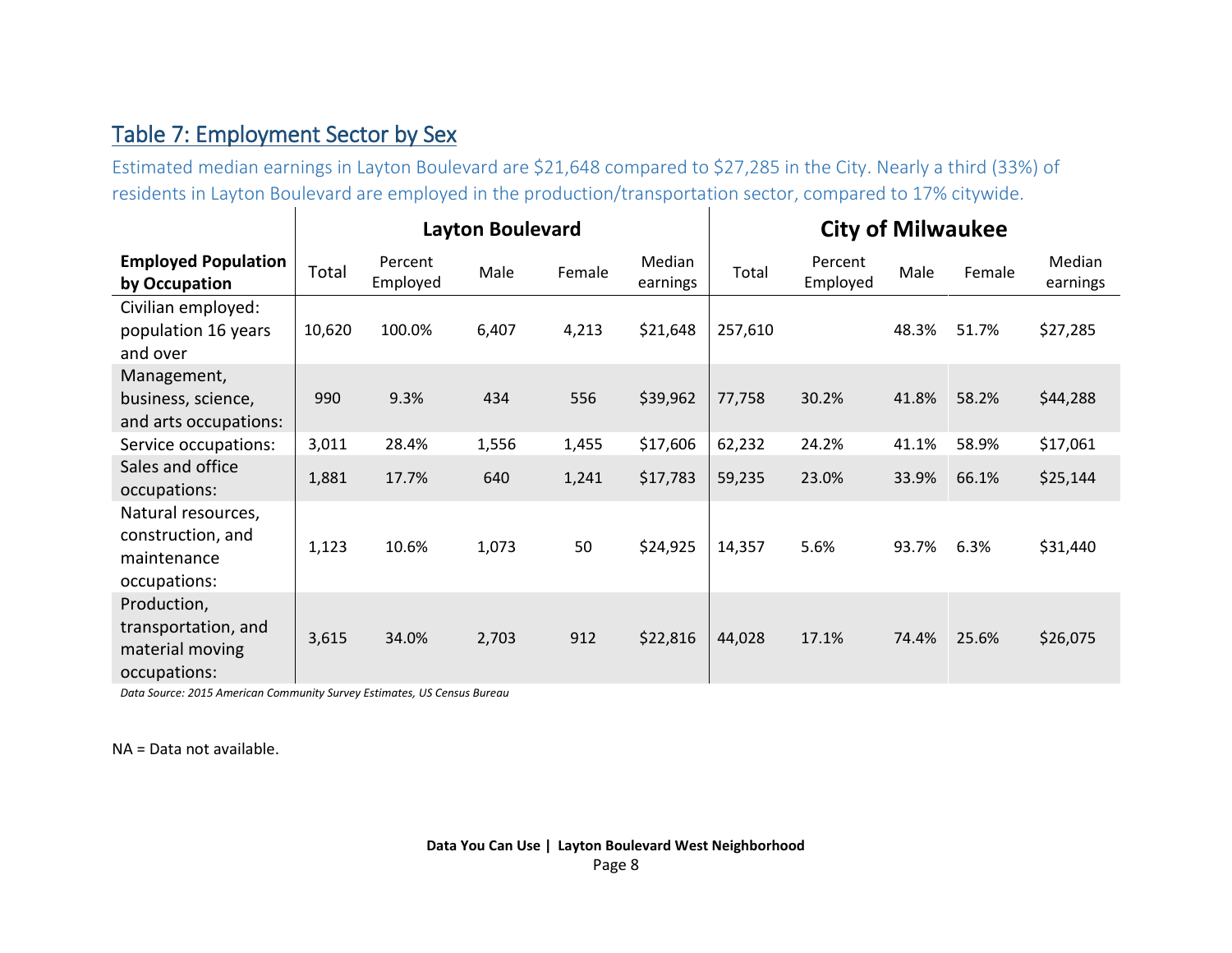## Table 8: Educational Attainment by Age

The percentage of the population that has not earned a high school diploma is higher in Layton Boulevard than the City of Milwaukee in all age groups.

|                                                                                                        |              |         |                  | City of |  |
|--------------------------------------------------------------------------------------------------------|--------------|---------|------------------|---------|--|
|                                                                                                        | Layton Blvd. |         | <b>Milwaukee</b> |         |  |
|                                                                                                        | Count        | Percent | Count            | Percent |  |
| Total:                                                                                                 | 19,065       |         | 440,521          |         |  |
| 18 to 24 years:                                                                                        | 3,245        |         | 76,182           |         |  |
| Less than high school diploma                                                                          | 1,107        | 34.1%   | 12,718           | 16.7%   |  |
| High school graduate (includes equivalency)                                                            | 1,131        | 34.9%   | 21,419           | 28.1%   |  |
| Some college, no bachelor's degree                                                                     | 959          | 29.6%   | 35,399           | 46.5%   |  |
| Bachelor's degree or higher                                                                            | 48           | 1.5%    | 6,646            | 8.7%    |  |
| 25 to 34 years:                                                                                        | 4,699        |         | 100,197          |         |  |
| Less than high school diploma                                                                          | 1,405        | 29.9%   | 13,098           | 13.1%   |  |
| High school graduate (includes equivalency)                                                            | 1,597        | 34.0%   | 24,483           | 24.4%   |  |
| Some college, no bachelor's degree                                                                     | 1,384        | 29.5%   | 31,940           | 31.9%   |  |
| Bachelor's degree or higher                                                                            | 313          | 6.7%    | 30,676           | 30.6%   |  |
| 35 to 64 years:                                                                                        | 9,259        |         | 207,437          |         |  |
| Less than high school diploma                                                                          | 3,485        | 37.6%   | 37,177           | 17.9%   |  |
| High school graduate (includes equivalency)                                                            | 3,294        | 35.6%   | 63,210           | 30.5%   |  |
| Some college, no bachelor's degree                                                                     | 1,871        | 20.2%   | 62,657           | 30.2%   |  |
| Bachelor's degree or higher                                                                            | 609          | 6.6%    | 44,393           | 21.4%   |  |
| 65 years and over:                                                                                     | 1,862        |         | 56,705           |         |  |
| Less than high school diploma                                                                          | 655          | 35.2%   | 14,812           | 26.1%   |  |
| High school graduate (includes equivalency)                                                            | 652          | 35.0%   | 20,235           | 35.7%   |  |
| Some college, no bachelor's degree                                                                     | 314          | 16.9%   | 11,891           | 21.0%   |  |
| Bachelor's degree or higher<br>Data Source: 2015 American Community Survey Estimates, US Census Bureau | 241          | 12.9%   | 9,767            | 17.2%   |  |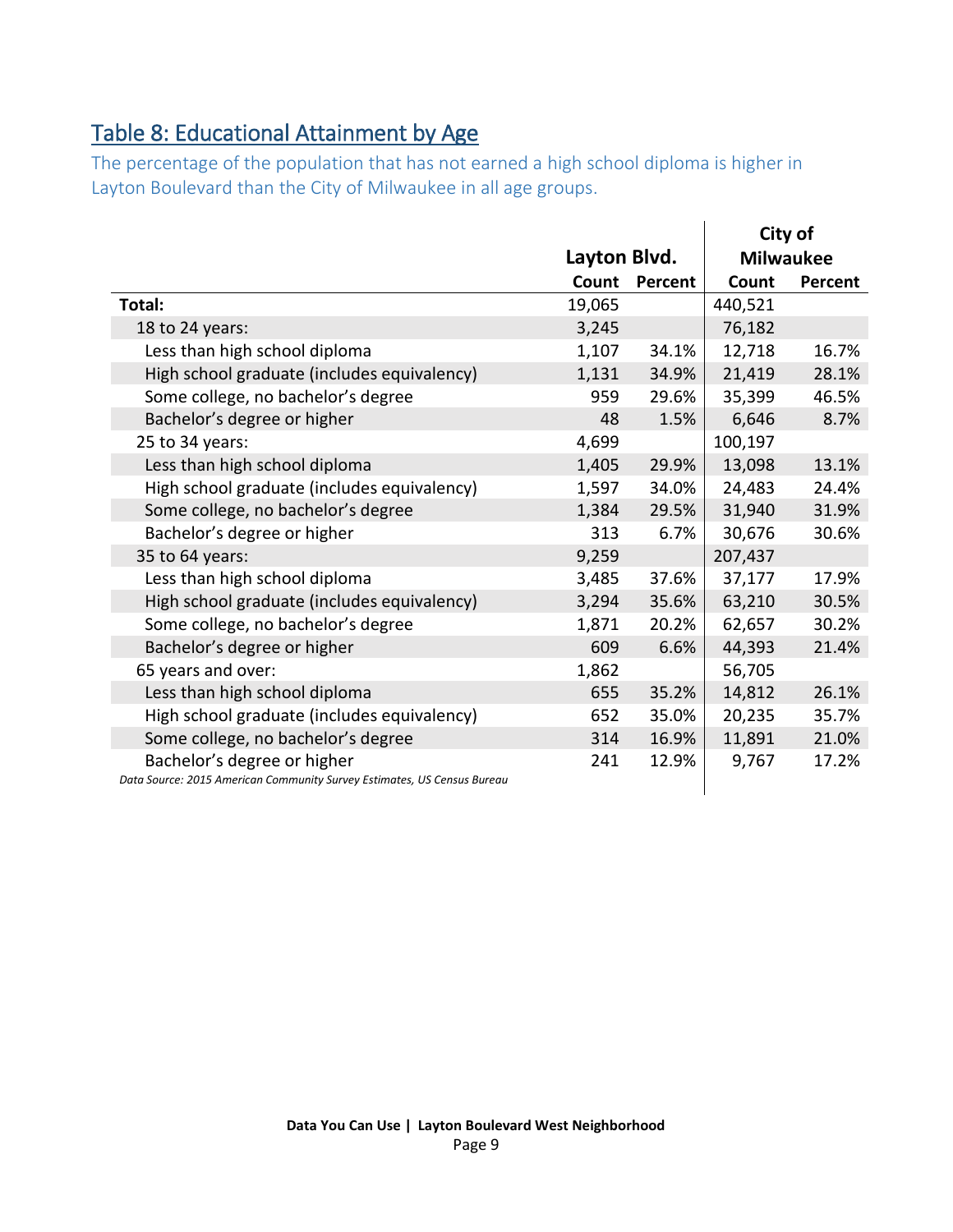#### Table 9: Occupancy Characteristics

|                       |              | Layton Blvd.   |              | <b>City of Milwaukee</b> |
|-----------------------|--------------|----------------|--------------|--------------------------|
| <b>Housing Status</b> | <b>Units</b> | <b>Percent</b> | <b>Units</b> | Percent                  |
| Total housing units   | 9,490        |                | 257,952      |                          |
| Vacant                | 941          | 9.9%           | 27,145       | 10.5%                    |
| Owner and renter      | 8,549        | 90.1%          | 230,807      | 89.5%                    |
| Owner occupied        | 3,660        | 42.8%          | 97,606       | 42.3%                    |
| Renter occupied       | 4,889        | 57.2%          | 133,201      | 57.7%                    |

Housing stock occupancy is consistent in Layton Boulevard compared to the city.

*Data Source: 2015 American Community Survey Estimates, US Census Bureau*

#### Table 10: Occupied Housing Unit Structures

The percentage of units occupied in Layton Blvd (57%) is nearly identical to the City rate 58%.  $\overline{1}$ 

|                    |              | Layton Blvd. |              | <b>City of Milwaukee</b> |              |              |  |
|--------------------|--------------|--------------|--------------|--------------------------|--------------|--------------|--|
|                    | <b>Total</b> | <b>OO</b>    | Rented       | <b>Total</b>             | <b>OO</b>    | Rented       |  |
|                    | <b>Units</b> | <b>Units</b> | <b>Units</b> | <b>Units</b>             | <b>Units</b> | <b>Units</b> |  |
| Occupied units     | 8,549        | 3,660        | 4,889        | 230,807                  | 97,606       | 133,201      |  |
|                    |              | (42.8%)      | (57.2%)      |                          | (42.3%)      | (57.7%)      |  |
| UNITS IN STRUCTURE |              |              |              |                          |              |              |  |
| 1, detached        | 41.1%        | 70.8%        | 18.9%        | 41.1%                    | 76.6%        | 16.7%        |  |
| 1, attached        | 6.2%         | 7.5%         | 5.2%         | 6.2%                     | 5.6%         | 7.5%         |  |
| 2 apartments       | 36.6%        | 19.4%        | 49.4%        | 36.6%                    | 10.8%        | 25.5%        |  |
| 3 or 4 apartments  | 6.4%         | 1.0%         | 10.4%        | 6.4%                     | 1.1%         | 11.8%        |  |
| 5 to 9 apartments  | 1.8%         | 0.2%         | 3.0%         | 1.8%                     | 0.7%         | 10.0%        |  |
| 10 or more         |              |              |              |                          |              |              |  |
| apartments         | 7.6%         | 0.2%         | 13.1%        | 7.6%                     | 4.6%         | 28.3%        |  |
| Mobile home/other  | 0.4%         | 0.9%         | 0.0%         | 0.4%                     | 0.6%         | 0.2%         |  |

*Data Source: 2015 American Community Survey Estimates, US Census Bureau*

OO= Owner Occupied.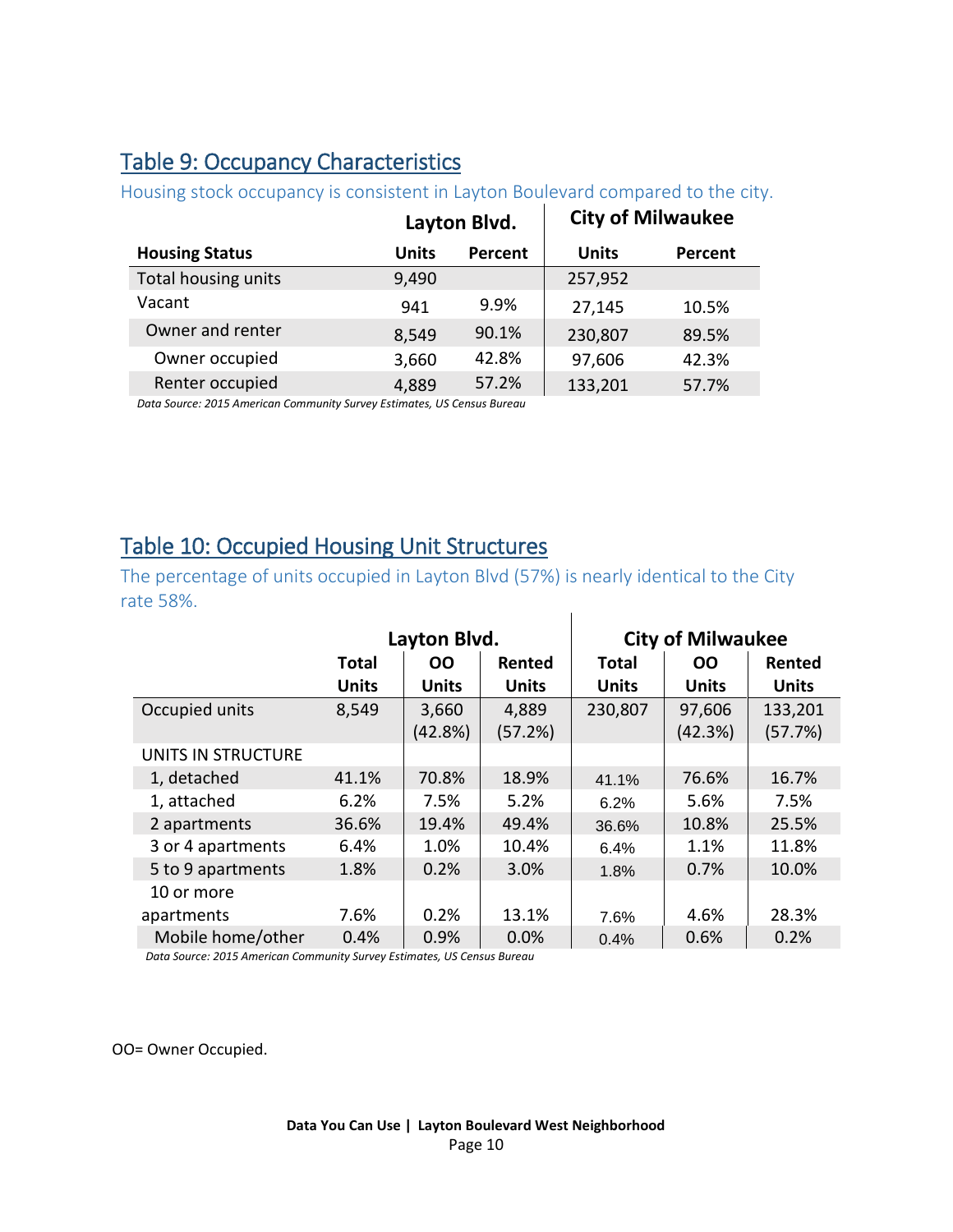#### Table 11: Occupant Bedrooms

The largest percentage of houses in Layton Boulevard (38%) have two bedrooms, higher than the citywide percentage (36%).

|                          | Layton Blvd. |         | <b>City of Milwaukee</b> |         |
|--------------------------|--------------|---------|--------------------------|---------|
| <b>Occupant Bedrooms</b> | Count        | Percent | Count                    | Percent |
| Total:                   | 9,490        |         | 257,952                  |         |
| No bedroom               | 224          | 2.4%    | 7,972                    | 3.1%    |
| 1 bedroom                | 1160         | 12.2%   | 42,355                   | 16.4%   |
| 2 bedrooms               | 3563         | 37.5%   | 92,648                   | 35.9%   |
| 3 bedrooms               | 2983         | 31.4%   | 86,183                   | 33.4%   |
| 4 bedrooms               | 1124         | 11.8%   | 23,026                   | 8.9%    |
| 5 or more bedrooms       | 436          | 4.6%    | 5,768                    | 2.2%    |

*Data Source: 2015 American Community Survey Estimates, US Census Bureau*

#### Table 12: Year Housing Units Built

Nearly three quarters (74%) of the occupied units in Layton Boulevard were built in 1939 or earlier, compared to 37% citywide.  $\mathbf{I}$ 

|                           |              | Layton Blvd.        |              | <b>City of Milwaukee</b> |              |              |  |
|---------------------------|--------------|---------------------|--------------|--------------------------|--------------|--------------|--|
|                           | Total        | <b>OO</b><br>Rented |              | Total                    | <b>OO</b>    | Rented       |  |
|                           | <b>Units</b> | <b>Units</b>        | <b>Units</b> | <b>Units</b>             | <b>Units</b> | <b>Units</b> |  |
| Occupied housing<br>units | 8,549        | 3,660               | 4,889        | 230,807                  | 97,606       | 133,201      |  |
| Year Structure Built      |              |                     |              |                          |              |              |  |
| 2010 to later             | 1.1%         | 0.2%                | 1.8%         | 0.6%                     | 0.2%         | 0.8%         |  |
| 2000 to 2009              | 1.0%         | 1.8%                | 0.4%         | 3.7%                     | 3.7%         | 3.7%         |  |
| 1980 to 1999              | 3.7%         | 3.3%                | 4.1%         | 6.9%                     | 4.5%         | 8.6%         |  |
| 1960 to 1979              | 6.4%         | 4.5%                | 7.8%         | 19.6%                    | 16.4%        | 22.0%        |  |
| 1940 to 1959              | 14.1%        | 12.6%               | 15.3%        | 32.6%                    | 39.8%        | 27.4%        |  |
| 1939 or earlier           | 73.6%        | 77.6%               | 70.6%        | 36.6%                    | 35.4%        | 37.5%        |  |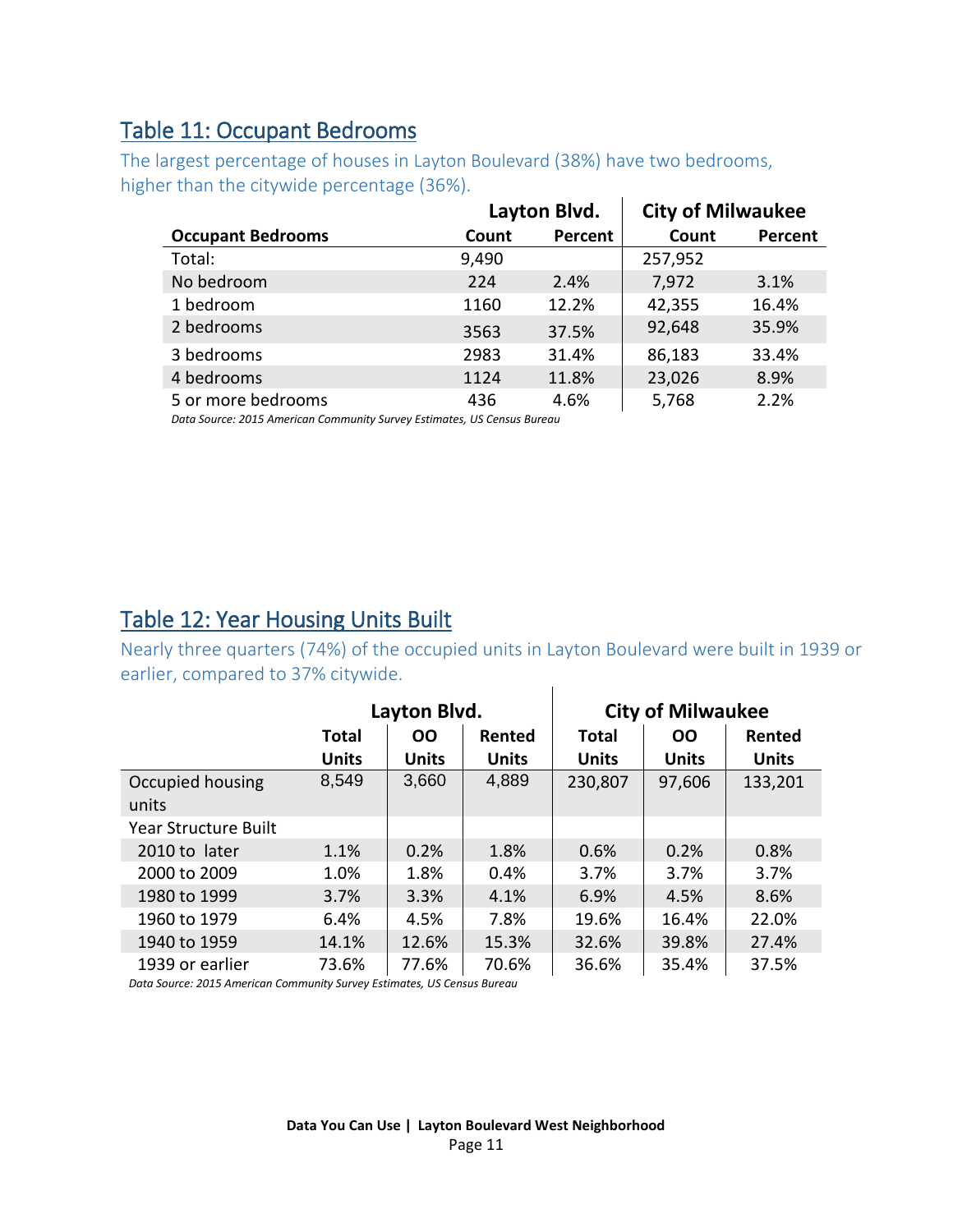### Table 13: Rent Paid by Renters

In both Layton Boulevard and the City, the most common monthly rental rate is \$800-\$899.

|                    |                | <b>Layton Boulevard</b> | <b>City of Milwaukee</b> |         |  |
|--------------------|----------------|-------------------------|--------------------------|---------|--|
| <b>Rent Paid</b>   | <b>Units</b>   | Percent                 | <b>Units</b>             | Percent |  |
| Total              | 4,889          |                         | 133,201                  |         |  |
| With cash rent:    | 4,807          | 98.3%                   | 130,767                  | 98.2%   |  |
| Less than \$100    | $\overline{7}$ | 0.1%                    | 500                      | 0.4%    |  |
| \$100 to \$149     | 6              | 0.1%                    | 310                      | 0.2%    |  |
| \$150 to \$199     | 3              | 0.1%                    | 673                      | 0.5%    |  |
| \$200 to \$249     | 81             | 1.7%                    | 3,389                    | 2.5%    |  |
| \$250 to \$299     | 53             | 1.1%                    | 1,820                    | 1.4%    |  |
| \$300 to \$349     | 82             | 1.7%                    | 1,454                    | 1.1%    |  |
| \$350 to \$399     | 28             | 0.6%                    | 1,854                    | 1.4%    |  |
| \$400 to \$449     | 54             | 1.1%                    | 2,079                    | 1.6%    |  |
| \$450 to \$499     | 158            | 3.2%                    | 3,161                    | 2.4%    |  |
| \$500 to \$549     | 334            | 6.8%                    | 4,961                    | 3.7%    |  |
| \$550 to \$599     | 372            | 7.6%                    | 6,501                    | 4.9%    |  |
| \$600 to \$649     | 346            | 7.1%                    | 7,976                    | 6.0%    |  |
| \$650 to \$699     | 528            | 10.8%                   | 10,591                   | 8.0%    |  |
| \$700 to \$749     | 534            | 10.9%                   | 11,847                   | 8.9%    |  |
| \$750 to \$799     | 531            | 10.9%                   | 11,547                   | 8.7%    |  |
| \$800 to \$899     | 614            | 12.6%                   | 19,659                   | 14.8%   |  |
| \$900 to \$999     | 521            | 10.7%                   | 13,269                   | 10.0%   |  |
| \$1,000 to \$1,249 | 432            | 8.8%                    | 17,351                   | 13.0%   |  |
| \$1,250 to \$1,499 | 110            | 2.2%                    | 6,684                    | 5.0%    |  |
| \$1,500 to \$1,999 | 13             | 0.3%                    | 3,498                    | 2.6%    |  |
| \$2,000 or more    | $\mathbf 0$    | 0.0%                    | 1,203                    | 0.9%    |  |
| No cash rent       | 82             | 1.7%                    | 2,434                    | 1.8%    |  |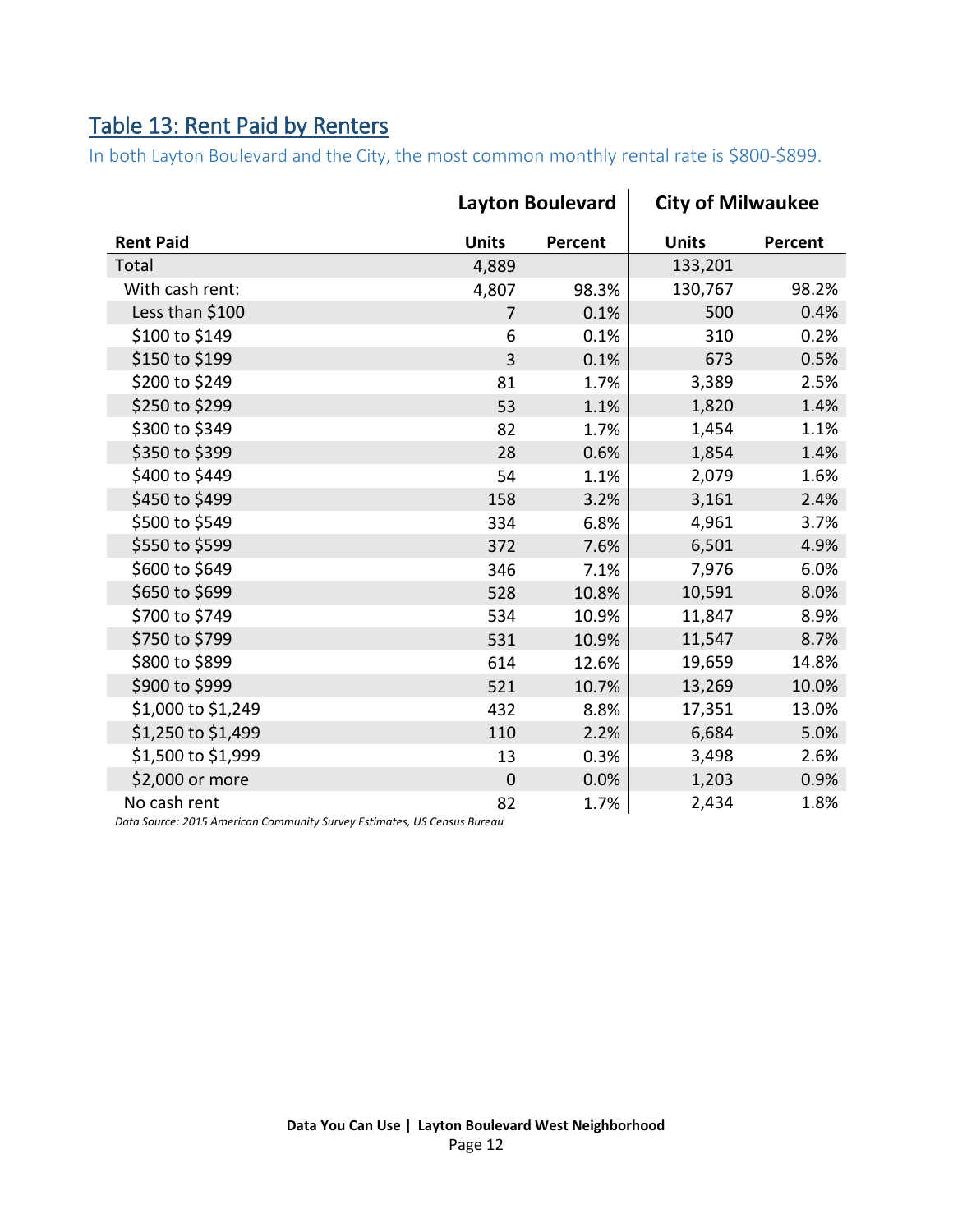#### Table 14: Mortgage Costs for Owner Occupied Housing (with a mortgage)

In Layton Blvd. the most common monthly mortgage cost is between \$1,000- \$1,249, less than the most common monthly cost citywide (\$1,500-\$1,999).

<span id="page-12-0"></span>

|                    |              | Layton Blvd. | <b>City of Milwaukee</b> |         |  |
|--------------------|--------------|--------------|--------------------------|---------|--|
|                    | <b>Units</b> | Percent      | <b>Units</b>             | Percent |  |
| Total              | 2,583        |              | 68,141                   |         |  |
| Less than \$200    | 0            | 0.0%         | 0                        | 0.0%    |  |
| \$200 to \$299     | $\mathbf 0$  | 0.0%         | 23                       | 0.0%    |  |
| \$300 to \$399     | 0            | 0.0%         | 193                      | 0.3%    |  |
| \$400 to \$499     | 4            | 0.2%         | 314                      | 0.5%    |  |
| \$500 to \$599     | 0            | 0.0%         | 854                      | 1.3%    |  |
| \$600 to \$699     | 25           | 1.3%         | 1914                     | 2.8%    |  |
| \$700 to \$799     | 146          | 7.8%         | 2873                     | 4.2%    |  |
| \$800 to \$899     | 135          | 7.2%         | 3516                     | 5.2%    |  |
| \$900 to \$999     | 176          | 9.4%         | 4946                     | 7.3%    |  |
| \$1,000 to \$1,249 | 594          | 31.8%        | 15267                    | 22.4%   |  |
| \$1,250 to \$1,499 | 354          | 19.0%        | 14358                    | 21.1%   |  |
| \$1,500 to \$1,999 | 353          | 18.9%        | 16021                    | 23.5%   |  |
| \$2,000 or more    | 125          | 7.7%         | 7862                     | 11.5%   |  |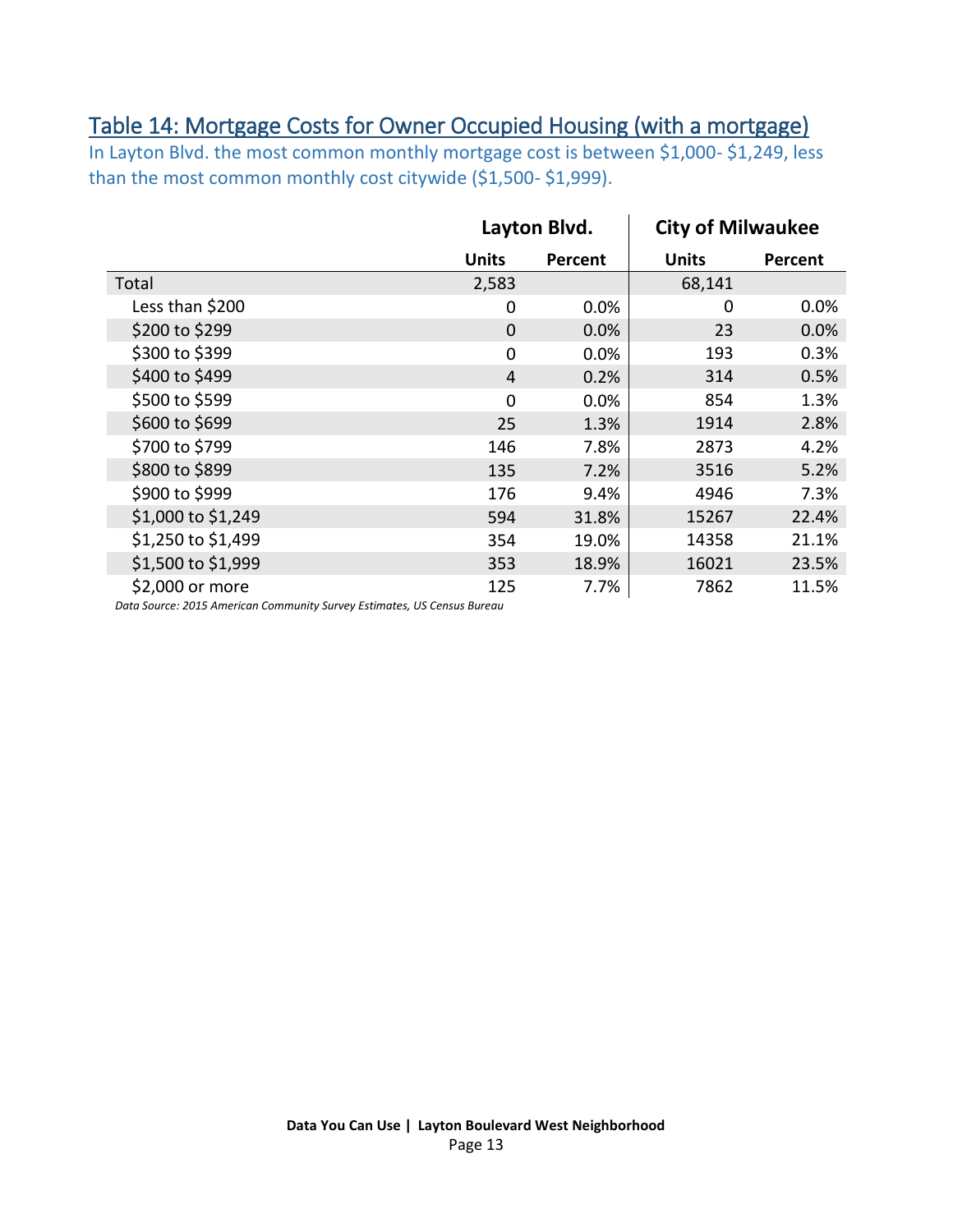# Appendices: Custom Data for Layton Boulevard West Neighbors

#### Table 15: Household income (median and average) over time

#### Median incomes in Layton Boulevard are lower than City incomes, with the exception of households in 2000.

|              |            | 2000          |               |           |               | 2010          |             | 2015          |               |           |  |
|--------------|------------|---------------|---------------|-----------|---------------|---------------|-------------|---------------|---------------|-----------|--|
|              |            |               | <b>Median</b> | Mean      |               | <b>Median</b> | <b>Mean</b> |               | <b>Median</b> | Mean      |  |
|              |            | <b>Number</b> | income        | Income    | <b>Number</b> | income        | Income      | <b>Number</b> | income        | Income    |  |
|              | Households | 9,864         | \$33,198      | \$40,044  | 8,840         | \$33,806      | \$39,776    | 8,549         | \$32,258      | \$38,448  |  |
| Boulevard    | Families   | 6,937         | \$33,685      | \$46,145  | 6,269         | \$34,147      | <b>NA</b>   | 6,294         | \$33,358      | \$44,648  |  |
|              | Married-   |               |               |           |               |               |             |               |               |           |  |
| Layton       | couple     |               |               |           |               |               |             |               |               |           |  |
|              | families   | 3,986         | \$41,872      | <b>NA</b> | 3,696         | \$42,712      | \$45,912    | 3,382         | <b>NA</b>     | <b>NA</b> |  |
|              | Nonfamily  |               |               |           |               |               |             |               |               |           |  |
|              | households | 2,927         | \$22,231      | \$59,414  | 2,571         | \$23,537      | \$52,471    | 2,255         | \$22,044      | \$51,791  |  |
|              | Households | 232,312       | \$32,216      | \$40,875  | 230,203       | \$35,921      | \$46,938    | 230,807       | \$35,958      | \$49,562  |  |
| Φ            | Families   | 136,327       | \$37,879      | \$46,000  | 130,198       | \$41,531      | \$52,821    | 128,717       | \$41,534      | \$56,157  |  |
| Ⴆ<br>좀       | Married-   |               |               |           |               |               |             |               |               |           |  |
| City         | couple     |               |               |           |               |               |             |               |               |           |  |
| <b>Milwa</b> | families   | 77,151        | \$51,620      | \$59,060  | 67,333        | \$63,182      | \$72,137    | 63,998        | \$66,221      | \$79,009  |  |
|              | Nonfamily  |               |               |           |               |               |             |               |               |           |  |
|              | households | 95,985        | \$24,306      | \$31,410  | 100,005       | \$27,395      | \$36,772    | 102,090       | \$27,987      | \$39,014  |  |

*Data Source: 2000 and 2010 Decennial Census, 2015 American Community Survey Estimates, US Census Bureau*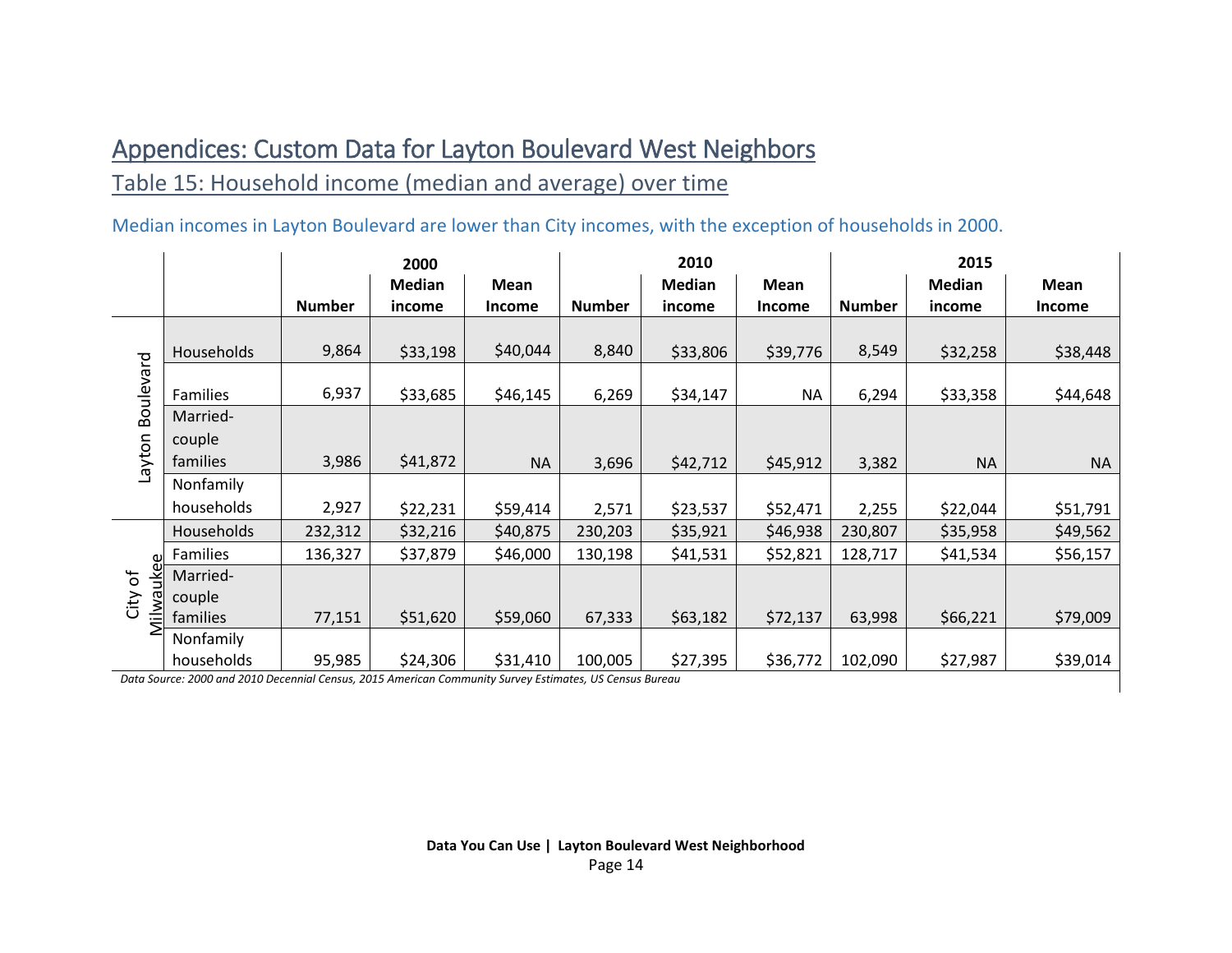#### Table 16: Percentage of Household Income spent on Housing

In both the City of Milwaukee and Layton Boulevard, over 90% of households that made under \$20,000 spent over 30% of household income on housing.

|                      |                                                                         | Occupied<br><b>Housing Units</b> | Percentage of<br>total at income<br>level | Percentage at this income<br>which pay 30% or more of<br>household income towards<br>housing costs |
|----------------------|-------------------------------------------------------------------------|----------------------------------|-------------------------------------------|----------------------------------------------------------------------------------------------------|
|                      | <b>Total households</b>                                                 | 8,549                            |                                           |                                                                                                    |
|                      | Less than \$20,000                                                      | 2,383                            | 27.9%                                     | 92.7%                                                                                              |
| notyel               | \$20,000 to \$34,999                                                    | 2,125                            | 24.9%                                     | 69.9%                                                                                              |
| Boulevard            | \$35,000 to \$49,999                                                    | 1,451                            | 17.0%                                     | 36.8%                                                                                              |
|                      | \$50,000 to \$74,999                                                    | 1,430                            | 16.7%                                     | 12.6%                                                                                              |
|                      | \$75,000 or more                                                        | 890                              | 10.4%                                     | 5.2%                                                                                               |
|                      | Total households                                                        | 230,807                          |                                           |                                                                                                    |
| City of<br>Milwaukee | Less than \$20,000                                                      | 59,548                           | 25.8%                                     | 91.1%                                                                                              |
|                      | \$20,000 to \$34,999                                                    | 46,854                           | 20.3%                                     | 69.0%                                                                                              |
|                      | \$35,000 to \$49,999                                                    | 33,005                           | 14.3%                                     | 33.6%                                                                                              |
|                      | \$50,000 to \$74,999                                                    | 39,006                           | 16.9%                                     | 16.0%                                                                                              |
|                      | \$75,000 or more                                                        | 45,007                           | 19.5%                                     | 3.6%                                                                                               |
|                      | Data Source: 2015 American Community Survey Estimates, US Census Bureau |                                  |                                           |                                                                                                    |

*Data Source: 2015 American Community Survey Estimates, US Census Bureau*



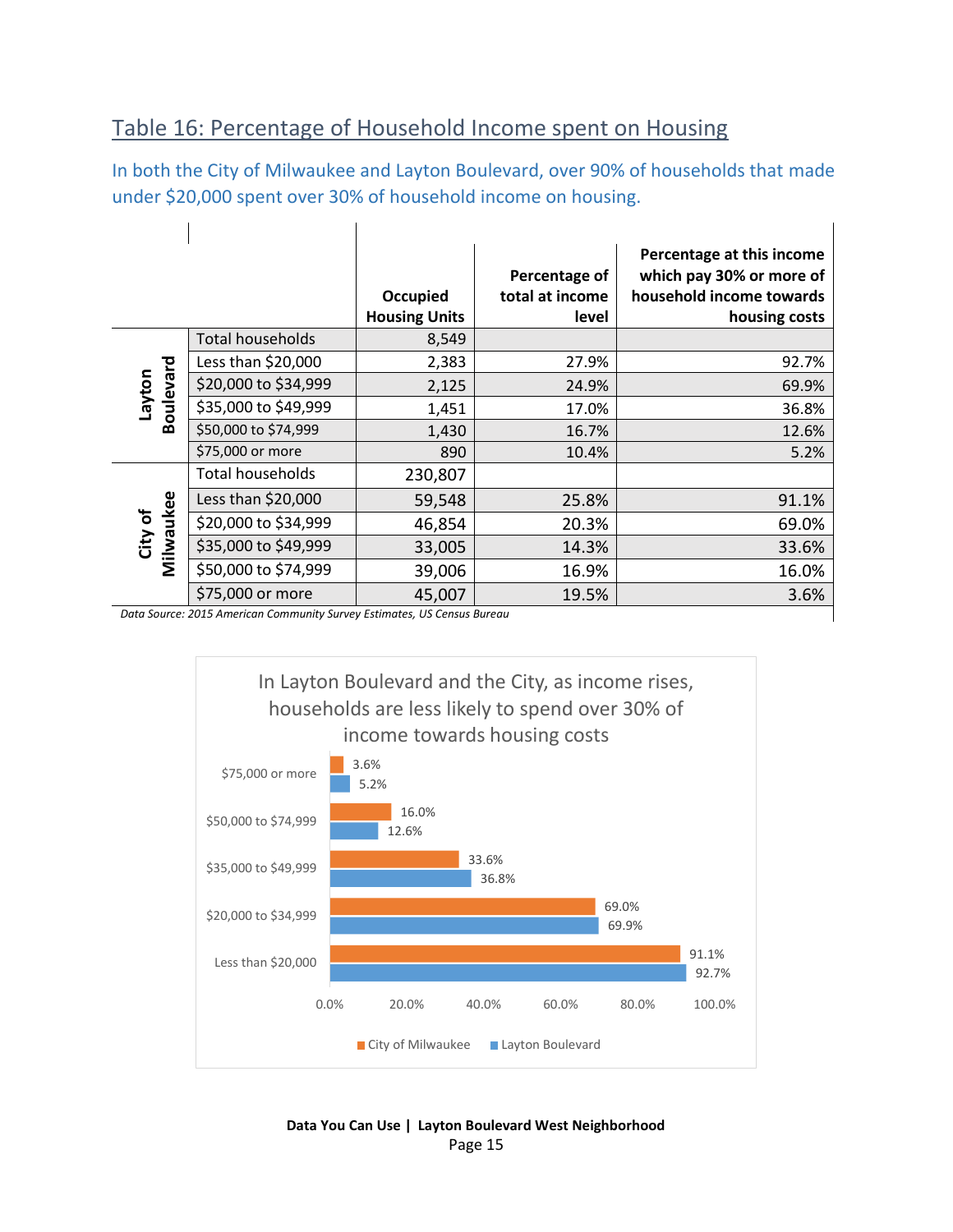#### Table 17: Commute to work, time and method

In both Layton Boulevard and the City, the most common commute time is between 15 and 29 minutes.

| <b>Totals</b>              |                |         | Under 15 min | 15 to 29 min |      | 30 to 44 min<br>45 to 59 min |      | 60 min or more |      |          |      |        |      |
|----------------------------|----------------|---------|--------------|--------------|------|------------------------------|------|----------------|------|----------|------|--------|------|
|                            |                | #       | %            | #            | %    | #                            | %    | #              | %    | #        | %    | #      | %    |
|                            | <b>Total</b>   | 10,463  |              | 2,250        | 21.5 | 5,115                        | 48.9 | 2,330          | 22.3 | 432      | 4.1  | 336    | 3.2  |
|                            | Car/truck/     |         |              |              |      |                              |      |                |      |          |      |        |      |
|                            | van            | 9,311   | 89.0         | 2,085        | 22.4 | 4,767                        | 51.2 | 2,036          | 21.9 | 220      | 2.4  | 203    | 2.2  |
| <b>Boulevard</b><br>Layton | Public transit | 753     | 6.6          | 24           | 3.2  | 237                          | 31.5 | 194            | 25.8 | 207      | 27.5 | 91     | 12.1 |
|                            | Walk           | 248     | 2.8          | 133          | 53.6 | 55                           | 22.2 | 47             | 19.0 | $\Omega$ | 0.0  | 13     | 5.2  |
|                            | Taxi           | 151     | 1.5          | 8            | 5.3  | 56                           | 37.1 | 53             | 35.1 | 5        | 3.3  | 29     | 19.2 |
|                            | <b>Total</b>   | 250,485 |              | 67,156       | 26.8 | 114,270                      | 45.6 | 46,314         | 18.5 | 10,759   | 4.3  | 11,986 | 4.8  |
|                            | Car/truck/     |         |              |              |      |                              |      |                |      |          |      |        |      |
| Milwaukee<br>City of       | van            | 210,567 | 84.1         | 55,124       | 26.2 | 104,024                      | 49.4 | 39,260         | 18.6 | 7,605    | 3.6  | 4,554  | 2.2  |
|                            | Public transit | 22,153  | 8.8          | 1,370        | 6.2  | 5,406                        | 24.4 | 5,570          | 25.1 | 2,877    | 13.0 | 6,930  | 31.3 |
|                            | Walk           | 13,429  | 5.4          | 9,226        | 68.7 | 3,195                        | 23.8 | 782            | 5.8  | 56       | 0.4  | 170    | 1.3  |
|                            | Taxi           | 4,336   | 1.7          | 1,436        | 33.1 | 1,645                        | 37.9 | 702            | 16.2 | 221      | 5.1  | 332    | 7.7  |



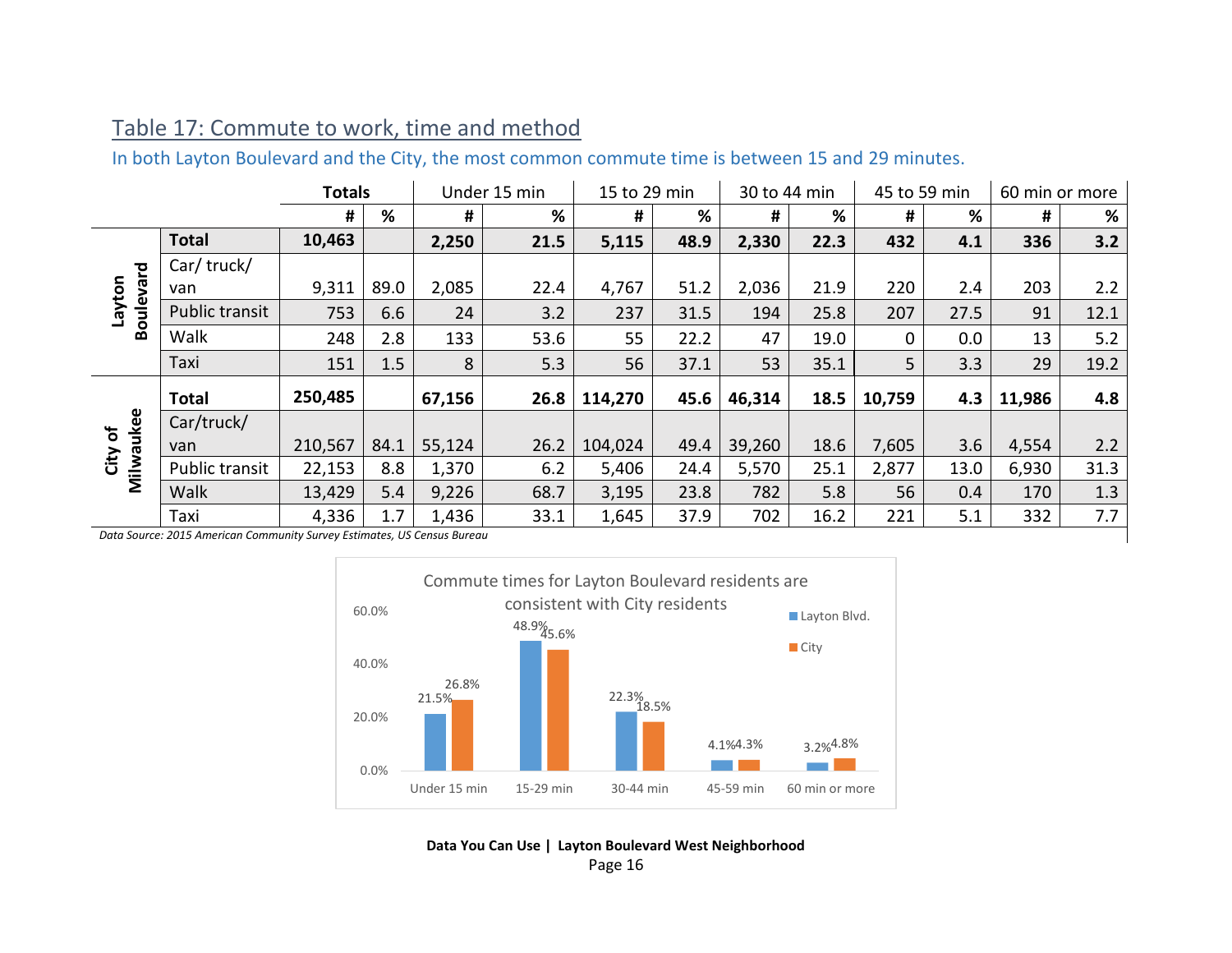#### Table 18: Census Block Group: Population Sex by Age

The percentage of young males and females (under 18) in Layton Boulevard is generally higher than the City.

|                              | Layton Blvd. |              | <b>City of Milwaukee</b> |              |  |
|------------------------------|--------------|--------------|--------------------------|--------------|--|
| <b>Population Sex by Age</b> | Count        | <b>Share</b> | Count                    | <b>Share</b> |  |
| Total:                       | 19,316       |              | 599,498                  |              |  |
| Male:                        | 9,822        | 50.8%        | 288,242                  | 48.1%        |  |
| Under 5 years                | 961          | 9.8%         | 23,773                   | 8.2%         |  |
| 5 to 9 years                 | 870          | 8.9%         | 22,980                   | 8.0%         |  |
| 10 to 14 years               | 916          | 9.3%         | 21,361                   | 7.4%         |  |
| 15 to 17 years               | 541          | 5.5%         | 12,597                   | 4.4%         |  |
| 18 to 20 years               | 652          | 6.6%         | 16425                    | 5.7%         |  |
| 21 to 24 years               | 632          | 6.4%         | 20,716                   | 7.2%         |  |
| 25 to 34 years               | 1,650        | 16.8%        | 47,612                   | 16.5%        |  |
| 35 to 54 years               | 2,308        | 23.5%        | 70,296                   | 24.4%        |  |
| 55 to 66 years               | 815          | 8.3%         | 33,582                   | 11.7%        |  |
| 67 years and older           | 477          | 4.9%         | 18,900                   | 6.6%         |  |
|                              |              |              |                          |              |  |
| <b>Female:</b>               | 9,494        | 49.2%        | 311,256                  | 51.9%        |  |
| Under 5 years                | 888          | 9.4%         | 23,070                   | 7.4%         |  |
| 5 to 9 years                 | 835          | 8.8%         | 21,557                   | 6.9%         |  |
| 10 to 14 years               | 1,026        | 10.8%        | 20,981                   | 6.7%         |  |
| 15 to 17 years               | 443          | 4.7%         | 12,658                   | 4.1%         |  |
| 18 to 20 years               | 366          | 3.9%         | 16662                    | 5.4%         |  |
| 21 to 24 years               | 576          | 6.1%         | 22,379                   | 7.2%         |  |
| 25 to 34 years               | 1,461        | 15.4%        | 52,585                   | 16.9%        |  |
| 35 to 54 years               | 2,404        | 25.3%        | 75,913                   | 24.4%        |  |
| 55 to 66 years               | 783          | 8.2%         | 36,320                   | 11.7%        |  |
| 67 years and older           | 712          | 7.5%         | 29,131                   | 9.4%         |  |

*Data Source: 2015 American Community Survey Estimates, US Census Bureau*

#### Table 19: Census Block Group: Occupancy Characteristics

#### Housing stock occupancy is consistent in Layton Boulevard compared to the city.

|                       |              | Layton Blvd.   | <b>City of Milwaukee</b> |         |  |
|-----------------------|--------------|----------------|--------------------------|---------|--|
| <b>Housing Status</b> | <b>Units</b> | <b>Percent</b> | <b>Units</b>             | Percent |  |
| Total housing units   | 6,331        |                | 257,952                  |         |  |
| Owner and renter      | 5,671        | 89.6%          | 230,807                  | 89.5%   |  |
| Owner occupied        | 2,492        | 44.0%          | 97,606                   | 42.3%   |  |
| Renter occupied       | 3,179        | 56.0%          | 133,201                  | 57.7%   |  |